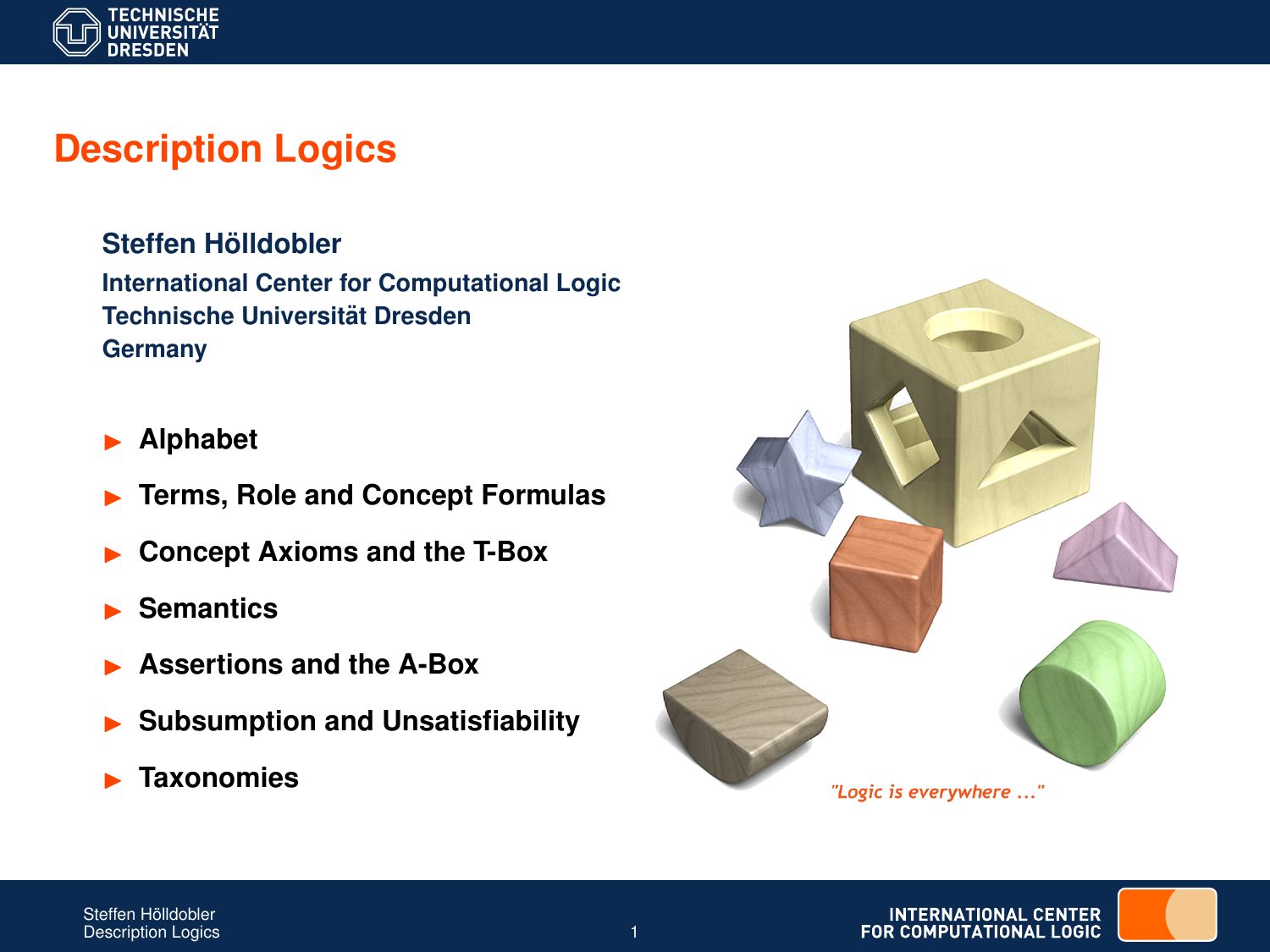

# **Alphabet**

#### I **We consider an alphabet with**

- . **constant symbols**
- . **unary and binary relation symbols**
- $\triangleright$  the variables  $X, Y, \ldots$
- . **the connectives** ¬, ∧, ∨, →, ↔
- . **the quantifiers** ∀, ∃ **and**
- $\triangleright$  the usual special symbols
- 
- ▶ Notation *C* denotes a unary relation symbol
	- *R* **denotes a binary relation symbol**



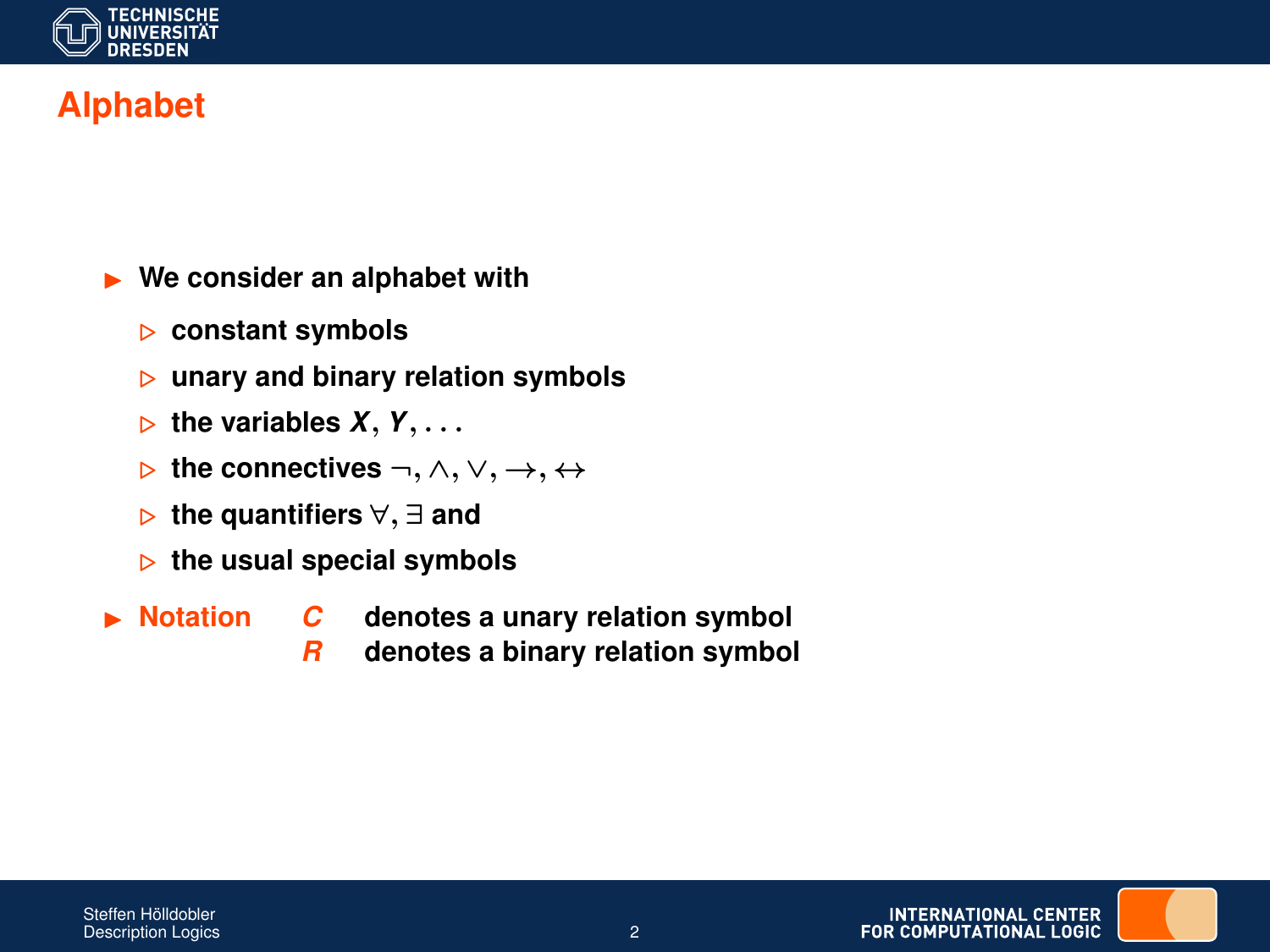

## **Terms, Role and Concept Formulas**

- ► The set of terms is the set of variables and constant symbols
- $\triangleright$  The set of role formulas consists of all strings of the form  $R(X, Y)$ , **where** *R*/**2 ein relation symbol and** *X*, *Y* **are variables**
- $\triangleright$  The set of **atomic concept formulas** consists of all strings of the form  $C(X)$ , **where** *C*/**1 is a relation symbol and** *X* **a variable**
- **F** The set of concept formulas is the smallest set C satisfying the following **properties:**
	- $\triangleright$  All atomic concept formulas are in C
	- $\triangleright$  If  $F(X)$  is in C then  $\neg F(X)$  is in C
	- $\triangleright$  **If**  $F(X)$  and  $G(X)$  are in C then  $(F(X) \wedge G(X))$  and  $(F(X) \vee G(X))$  are in C
	- $\triangleright$  If  $F(X, Y)$  is a role fomula and if  $F(Y)$  is in C **then** (∃*Y*) (*R*(*X*, *Y*) ∧ *F*(*Y*)) **and** (∀*Y*) (*R*(*X*, *Y*) → *F*(*Y*)) **are in** C
- **Observe** Each concept formula contains precisely one free variable

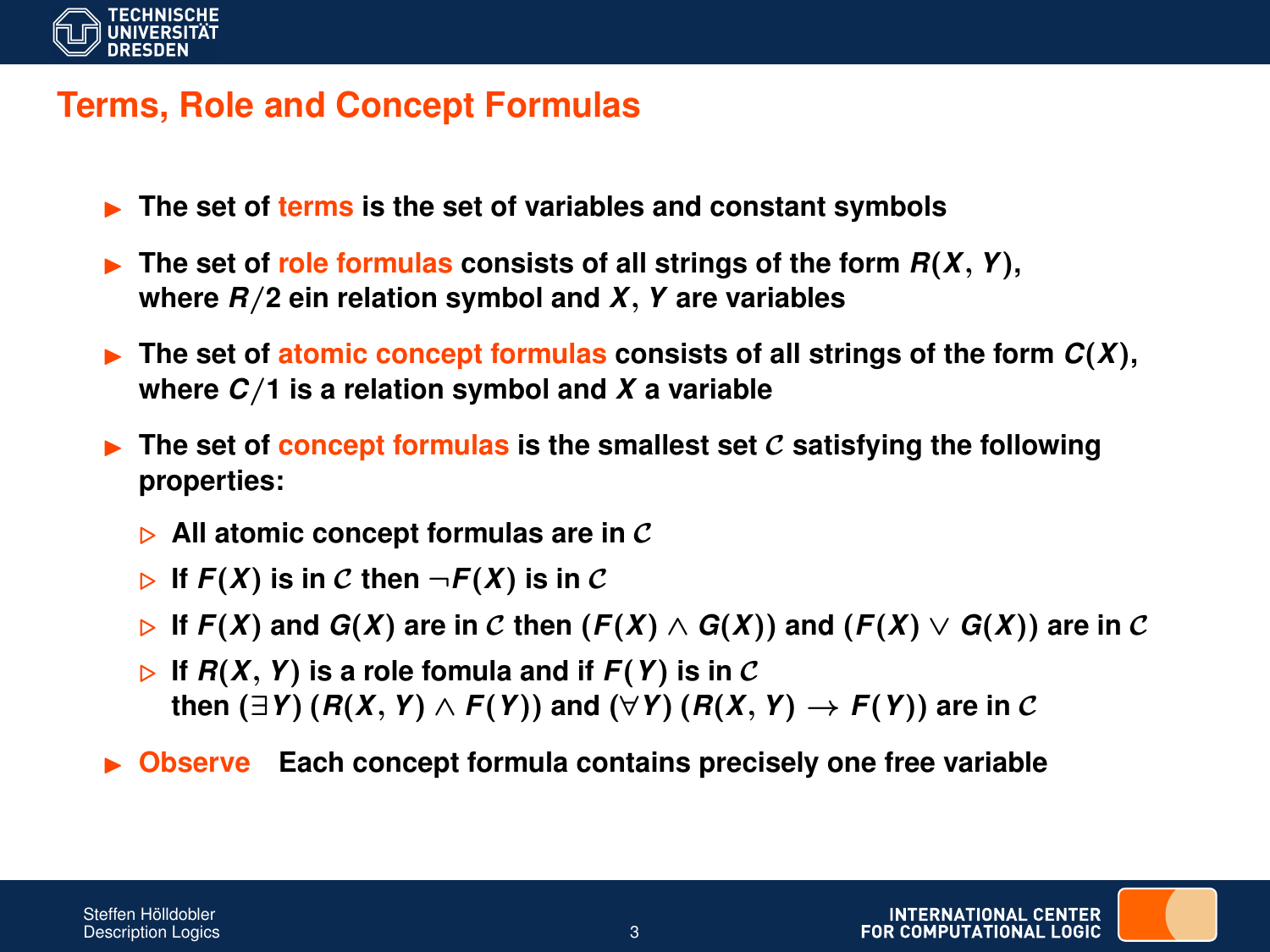

## **Concept Axioms and the T-Box**

- $\triangleright$  **Notation**  $C(X)$  denotes an atomic concept formula  $F(X)$ ,  $G(X)$  denote concept formulas
- **FRE** The set of **concept axioms** consists of all strings of the form  $(\forall X) (C(X) \rightarrow F(X))$  and  $(\forall X) (C(X) \leftrightarrow F(X))$
- A **terminology** or **T-Box**  $\mathcal{K}_T$  is a finite set of concept axioms such that
	- . **each** *C* **occurs at most once as left-hand side of an axiom and**
	- . **it does not contain any cycles**
- **FIRM** The set of generalized concept axioms consists of all strings of the form  $(\forall X)$  (*F*(*X*) → *G*(*X*)) and ( $\forall X$ ) (*F*(*X*) ↔ *G*(*X*))

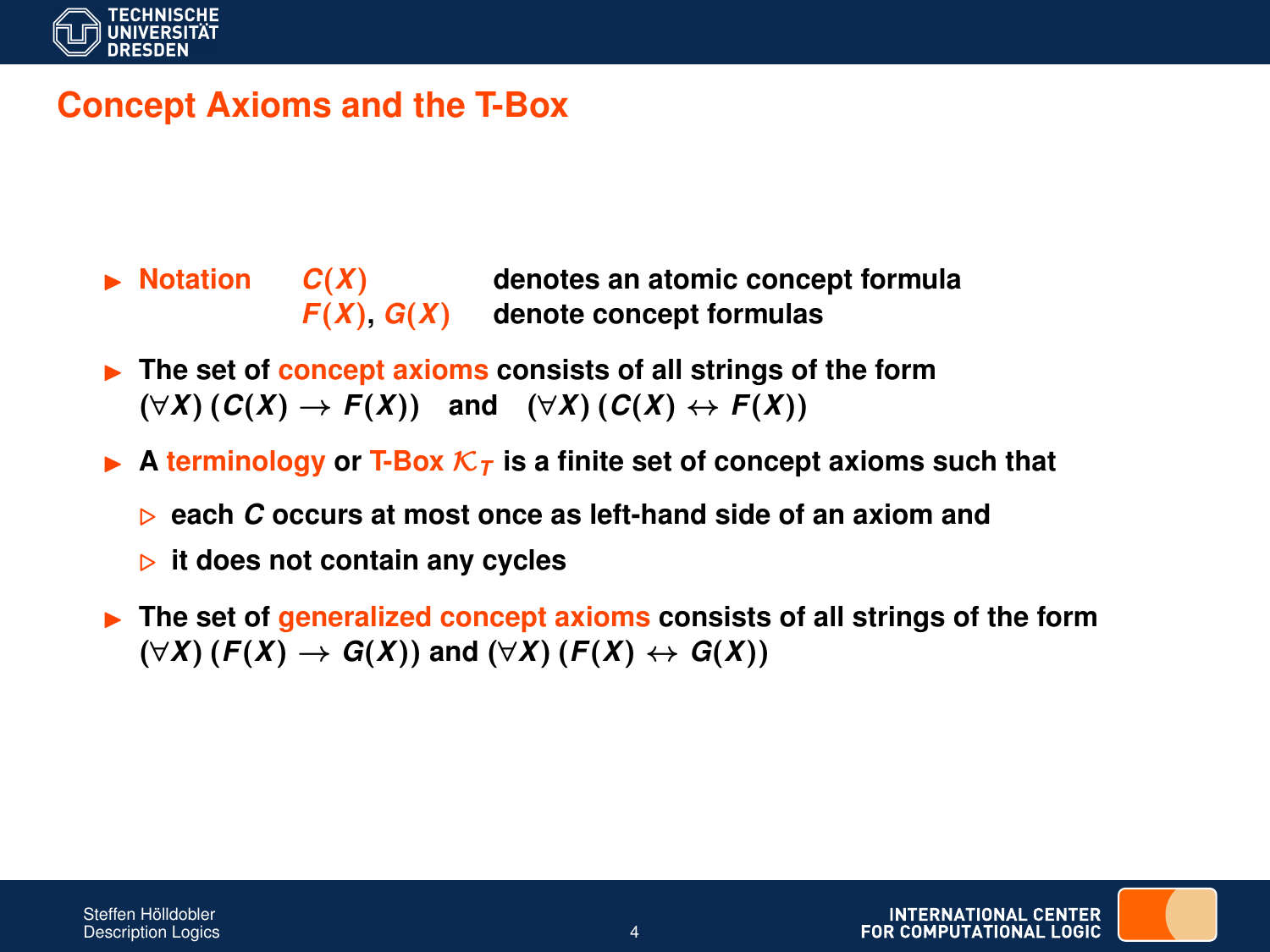

## **A Simple Terminology**

#### **Example**

- (∀*X*) (*woman*(*X*) → *person*(*X*))
	- $(\forall X)$  (*man*(*X*)  $\rightarrow$  *person*(*X*))
- (∀*X*) (*mother*(*X*) ↔ (*woman*(*X*) ∧ (∃*Y*) (*child*(*X*, *Y*) ∧ *person*(*Y*))))
	- (∀*X*) (*father*(*X*) ↔ (*man*(*X*) ∧ (∃*Y*) (*child*(*X*, *Y*) ∧ *person*(*Y*))))
- (∀*X*) (*parent*(*X*) ↔ (*mother*(*X*) ∨ *father*(*X*)))
	-
- $(\forall X)$  (grandparent(*X*) ↔ (parent(*X*) ∧ (∃*Y*) (*child*(*X*, *Y*) ∧ parent(*Y*))))
- 
- $(\forall X)$  (*father\_without\_son*(*X*) ↔ (*father*(*X*) ∧ ( $\forall Y$ ) (*child*(*X*, *Y*) → ¬*man*(*Y*))))

#### **Abbreviations**

|  | woman $\Box$ person                                           |
|--|---------------------------------------------------------------|
|  | $man \n\sqsubset person$                                      |
|  | mother = woman $\Box$ $\exists$ child : person                |
|  | father $=$ man $\Box$ $\exists$ child : person                |
|  | parent = mother $\sqcup$ father                               |
|  | grandparent = parent $\Box$ $\exists$ child : parent          |
|  | father_without_son = father $\Box \forall$ child : $\neg$ man |

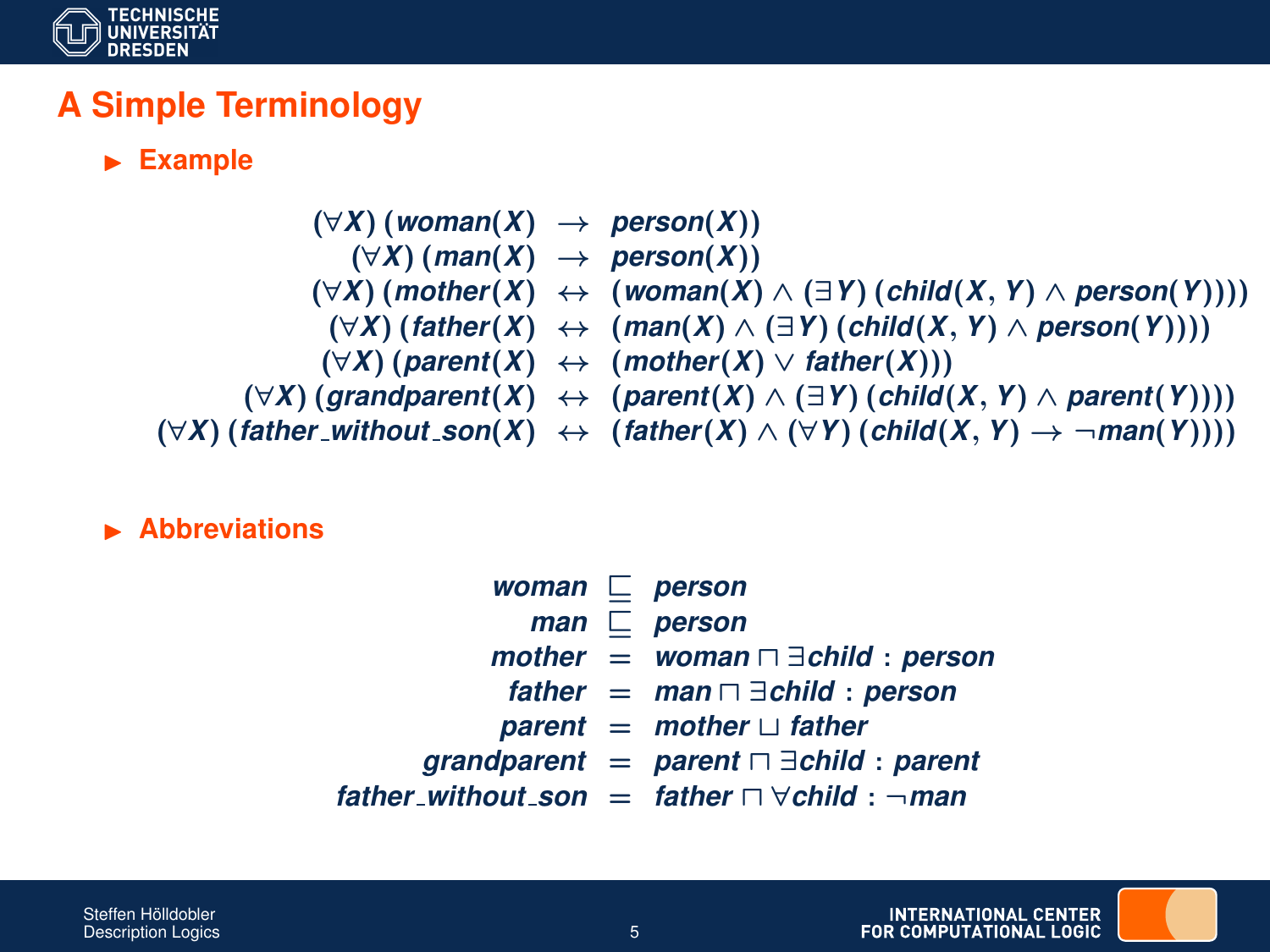

### **Semantics**

Eet  $I = (\mathcal{D}, \cdot')$  be an interpretation

**Exercise Concept formulas** 

$$
C^I \subseteq D
$$
  
\n
$$
(\neg F)^I = D \setminus F^I
$$
  
\n
$$
(F \sqcup G)^I = F^I \sqcup G^I
$$
  
\n
$$
(F \sqcap G)^I = F^I \cap G^I
$$
  
\n
$$
R^I(d) := \{d' \in \mathcal{D} \mid (d, d') \in R^I\}
$$
  
\n
$$
(\exists R : F)^I = \{d \in \mathcal{D} \mid R^I(d) \cap F^I \neq \emptyset\}
$$
  
\n
$$
(\forall R : F)^I = \{d \in \mathcal{D} \mid R^I(d) \subseteq F^I\}
$$

**EXECONCEPTE AXIOMS** 

$$
I \models F \sqsubseteq G \quad \text{iff} \quad F' \subseteq G'
$$
  

$$
I \models F = G \quad \text{iff} \quad F' = G'
$$

#### I **Remark**

**Sometimes the language is extended by**  $\top$  and  $\bot$  with  $\top' = \mathcal{D}$  and  $\bot' = \emptyset$ 

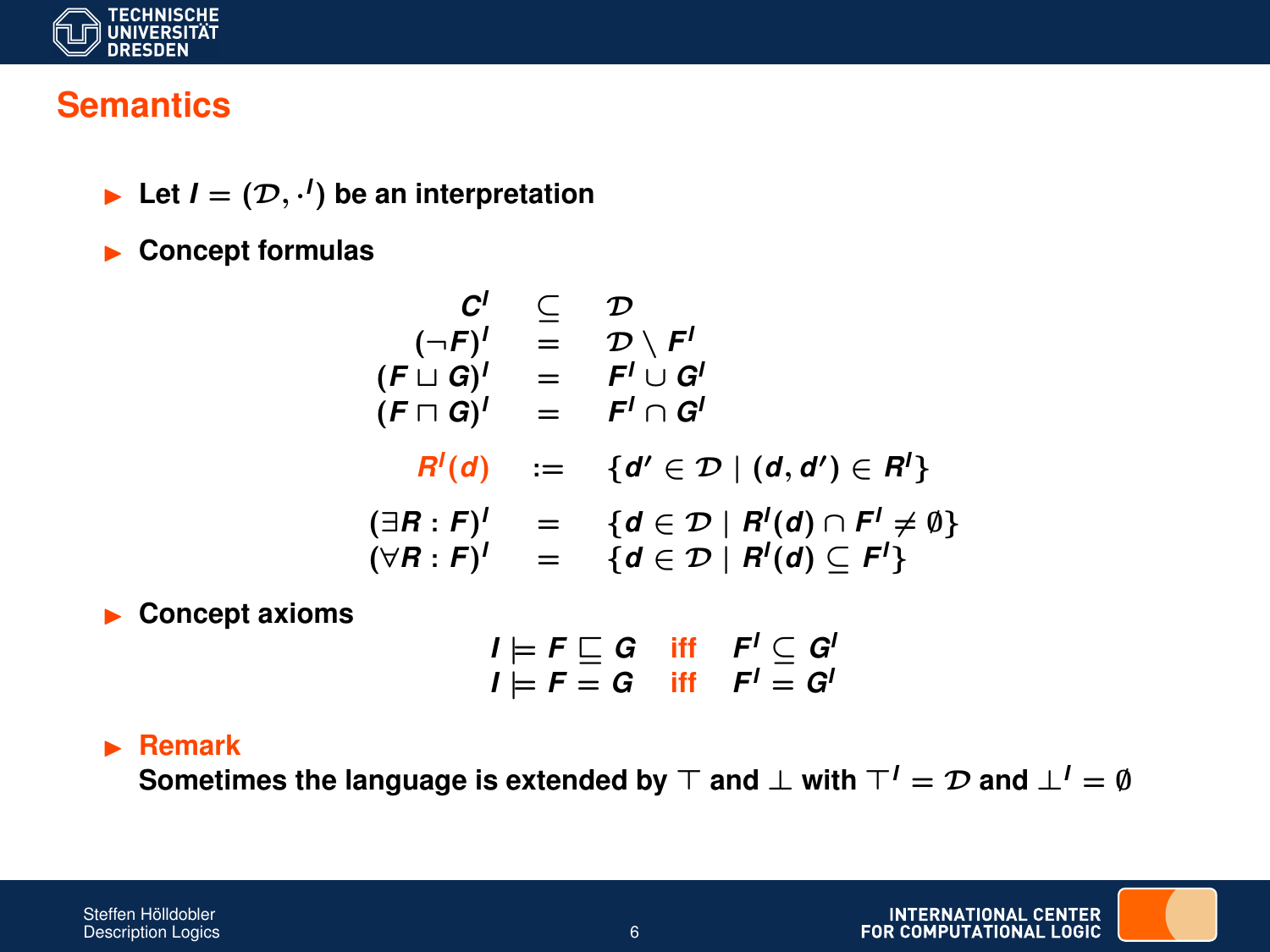

### **Assertions and the A-Box**

- $\triangleright$  The set of *assertions* consists of all ground instances of  $C(X)$  and  $R(X, Y)$
- **An** A-Box is a finite set  $K_A$  of assertions
- **In Semantics**

$$
I \models C(a) \quad \text{iff} \quad a^l \in C^l
$$
  

$$
I \models R(a, b) \quad \text{iff} \quad b^l \in R^l(a^l)
$$

 $I \models \mathcal{K}_A$  iff  $I \models A$  for all  $A \in \mathcal{K}_A$ 

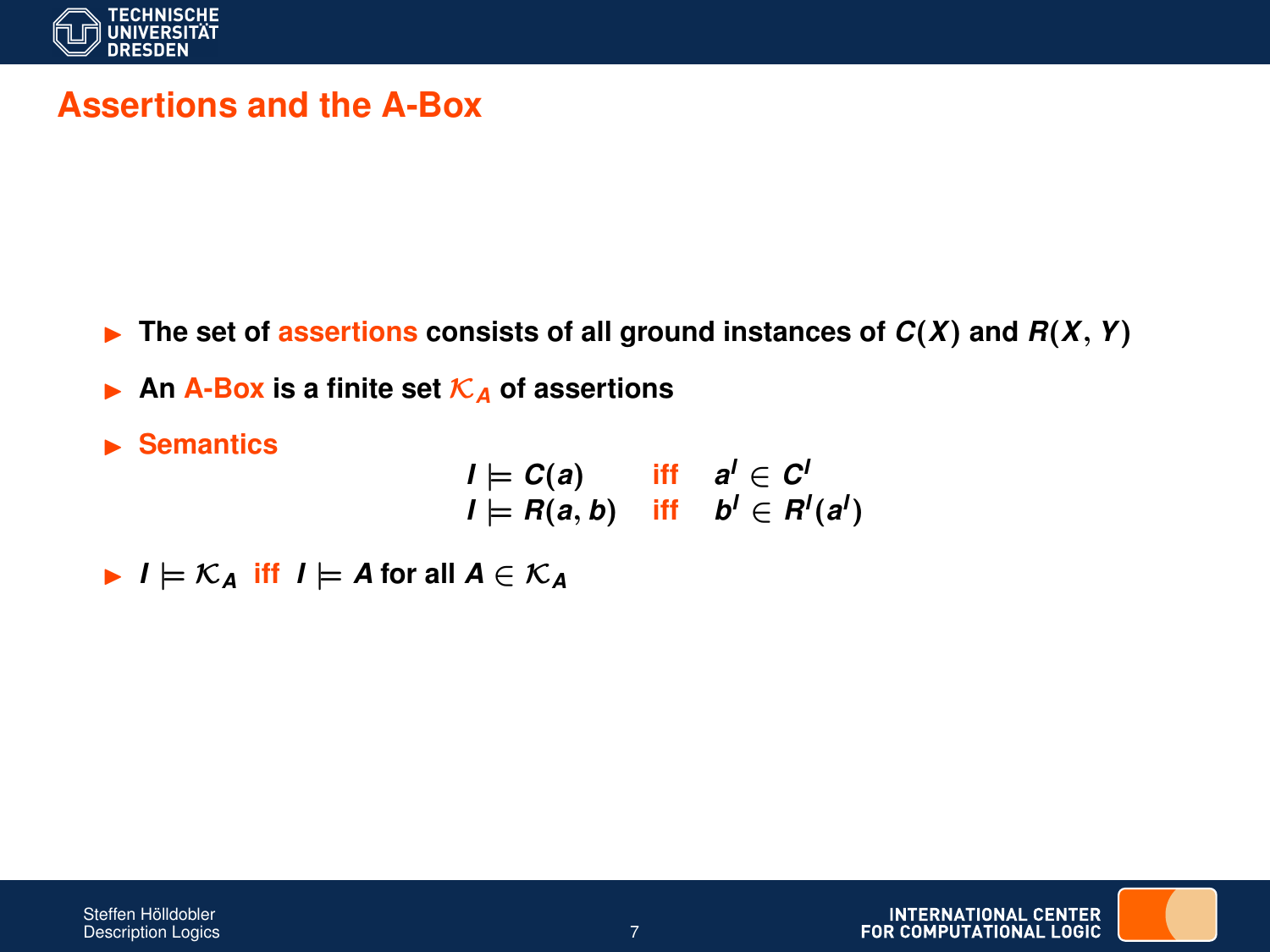

### **A Simple A-Box**

 $\triangleright$   $\kappa$ <sub>T</sub>

*woman*  $\Box$  *person*  $man \nightharpoonup person$  $mother = woman \square \exists child : person$  $father = man \square \exists child : person$  $parent = mother \sqcup father$  $$  $father_without\_son = father \nabla \forall child : \neg man$ 

 $\triangleright$  K<sub>A</sub>

*parent*(*carl*) *parent*(*conny*) *child*(*conny*, *joe*) *child*(*conny*, *carl*) *man*(*joe*) *man*(*carl*) *woman*(*conny*)

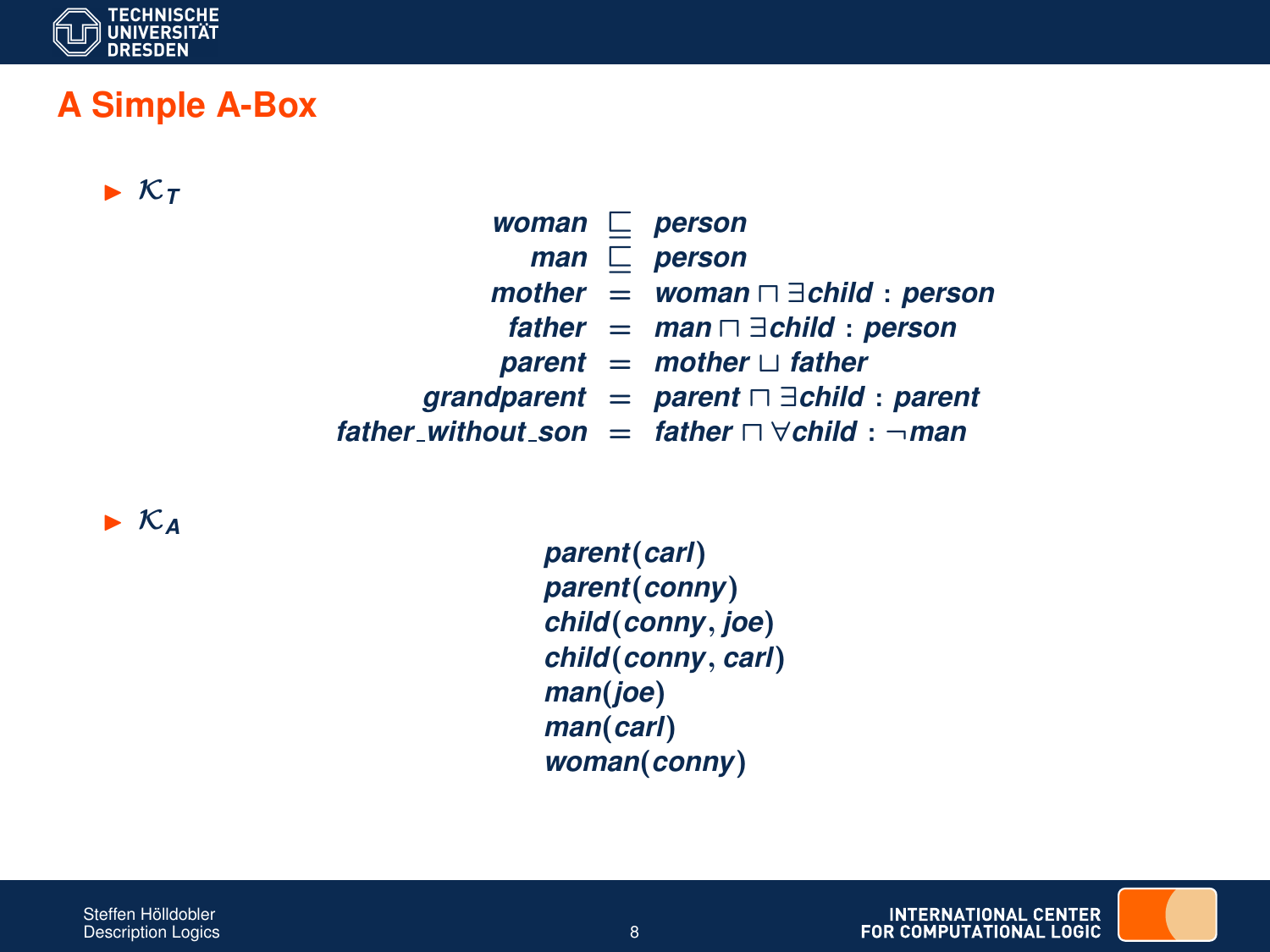

## **Subsumption**

#### I **Some Relations**

*G* subsumes *F* wrt  $K_T$  iff  $K_T \models F \sqsubseteq G$ *G* and *F* are equivalent wrt  $K_T$  iff  $K_T \models F = G$ *G* and *F* are disjoint wrt  $K_T$  iff  $K_T \models F \sqcap G = \bot$ *F* is unsatisfiable wrt  $K_T$  iff  $K_T \models F = \bot$ 

#### **E** Observations

- *⊳* $F \sqsubset G$   $\equiv$   $F \sqcap \neg G = \bot$
- . **Equivalence, disjointness and unsatisfiability can be reduced to subsumption**

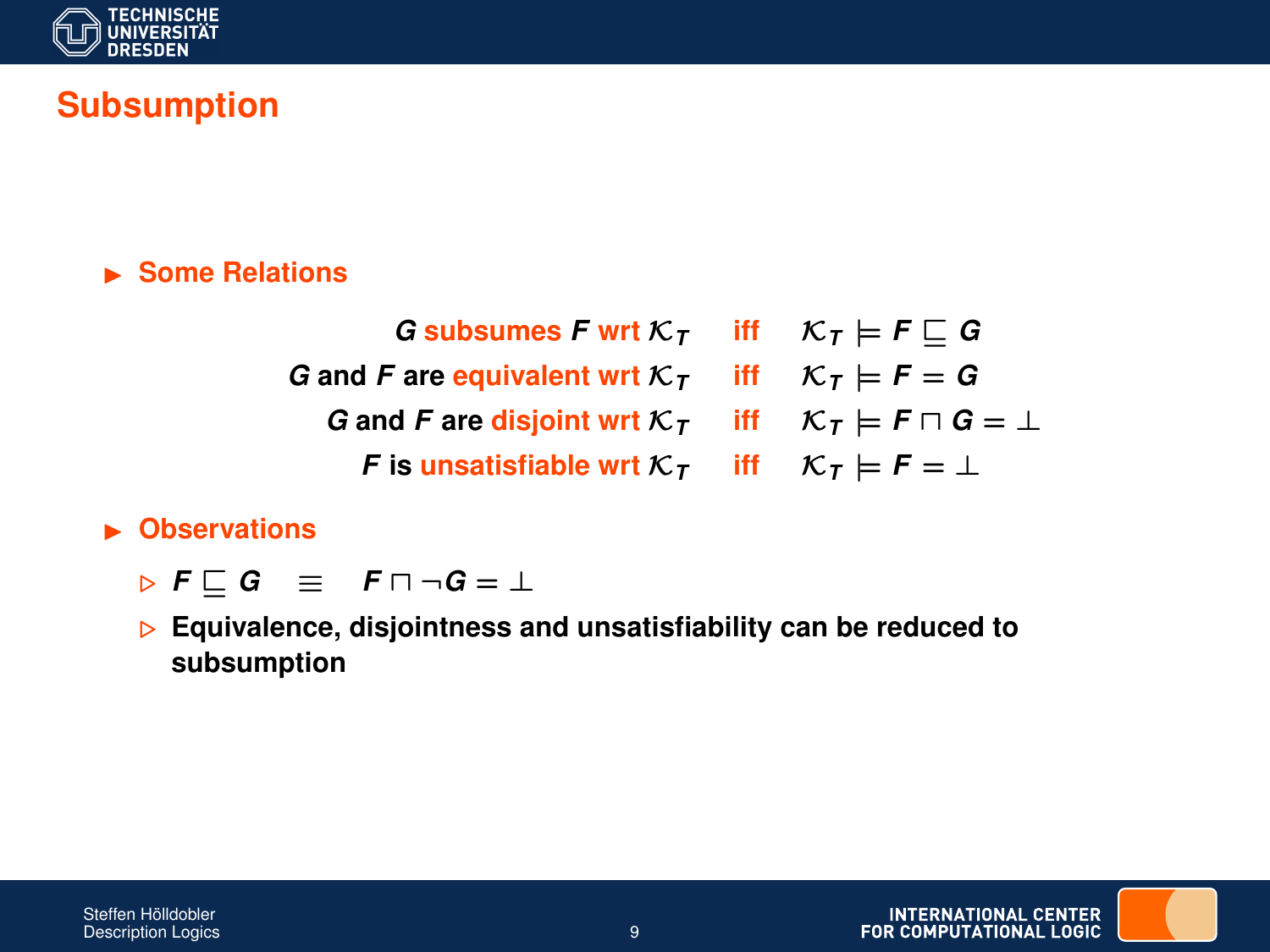

## **Taxonomies**

#### **Ne define**

 $\triangleright$  **F**  $\sqsubset$ <sub>*T*</sub> G iff  $K$ <sub>*T*</sub>  $\models$  **F**  $\sqsubset$  G

- $\triangleright$  **F**  $\equiv$  *T* G iff K<sub>*T*</sub>  $\models$  **F** = G
- $\triangleright$  Observation Let C be a set of concept formulas
	- $\triangleright \equiv \tau$  is an equivalence relation on C
	- $\triangleright$   $\sqsubset$ <sub>*T*</sub> is a partial ordering on  $\mathcal{C}|_{\sqsubset}$ <sub>*T*</sub>
	- ⊳ There is a unique, mininal and binary relation ⊳<sub>7</sub> ⊆  $\mathcal{C}\times\mathcal{C}$  with  $\stackrel{*}{\vartriangleright}_{\mathcal{T}}=\sqsubseteq_{\mathcal{T}}$
- **F** The restriction of  $\triangleright$   $\tau$  to the set of atomic concept formulas is called taxonomy

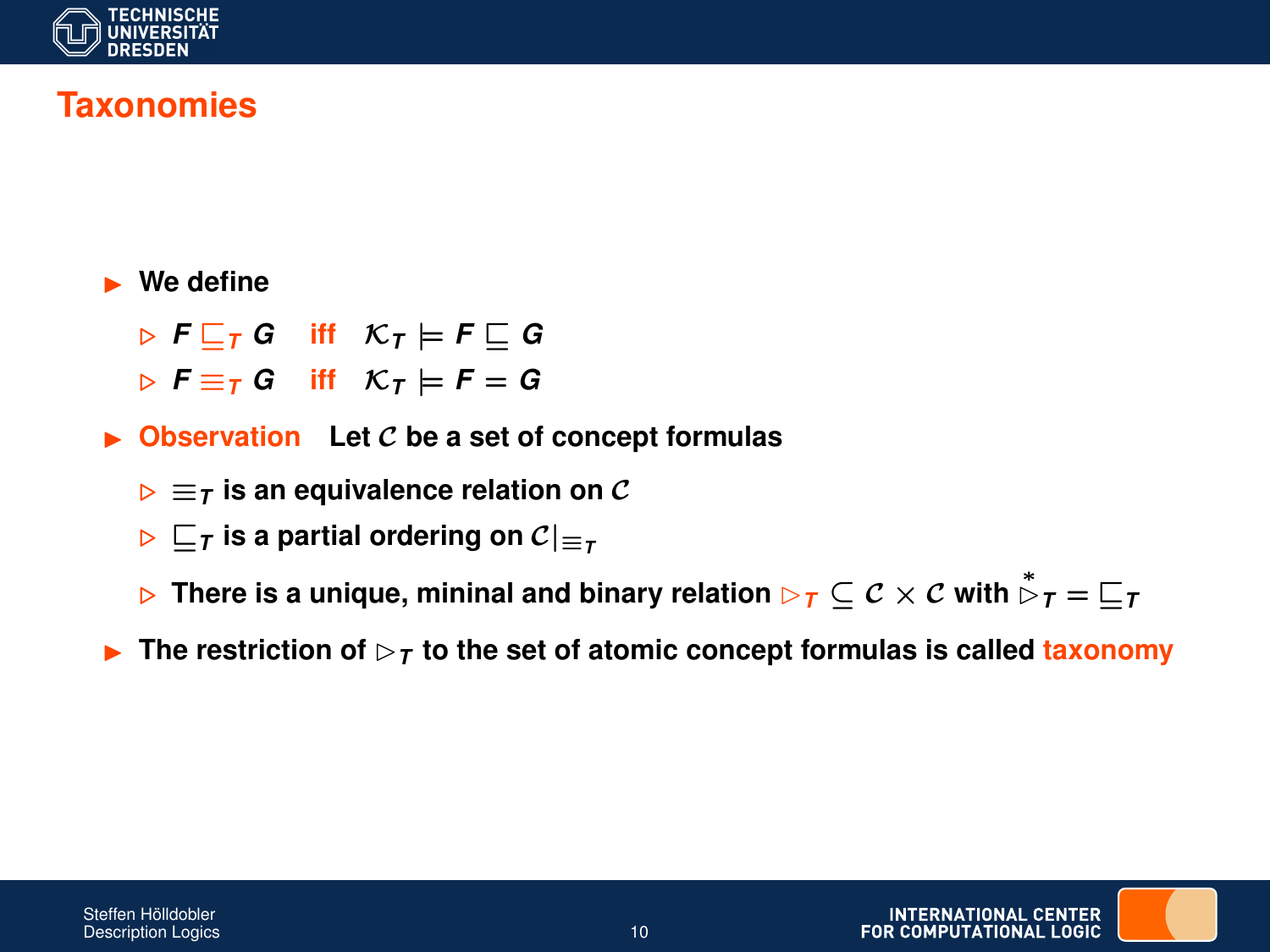

# **Taxonomy – Example**

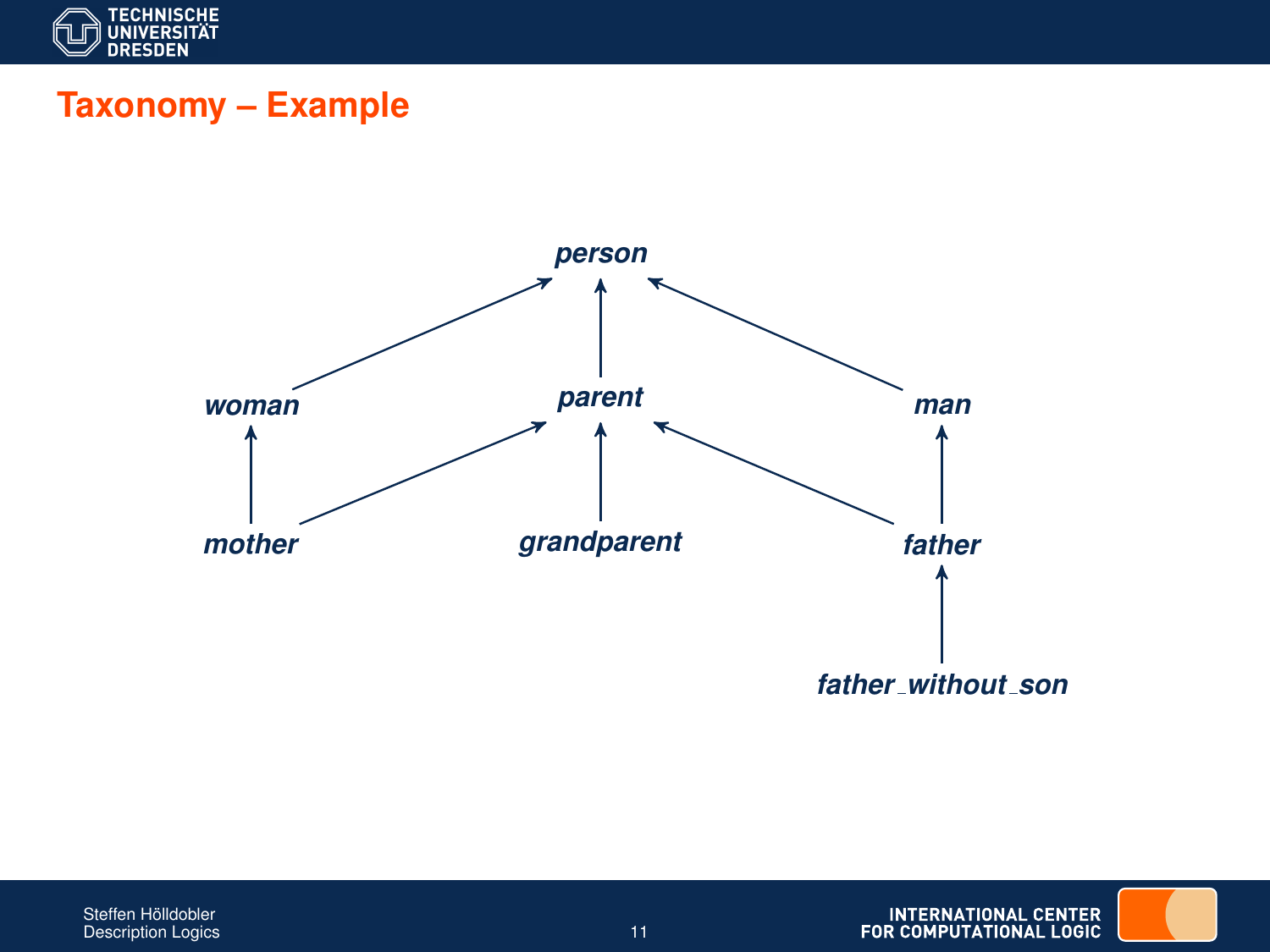

## **Unsatisfiability**

**Logical consequences wrt an A-box like** 

 $\mathcal{K}_T \cup \mathcal{K}_A \models C(a)$ 

**are equivalent to the question whether**

K*<sup>T</sup>* ∪ K*<sup>A</sup>* ∪ {¬*C*(*a*)} **is unsatisfiable**

I **Many other questions can be reduced to satisfiability testing**

**INTERNATIONAL CENTER** FOR COMPUTATIONAL LOGIC